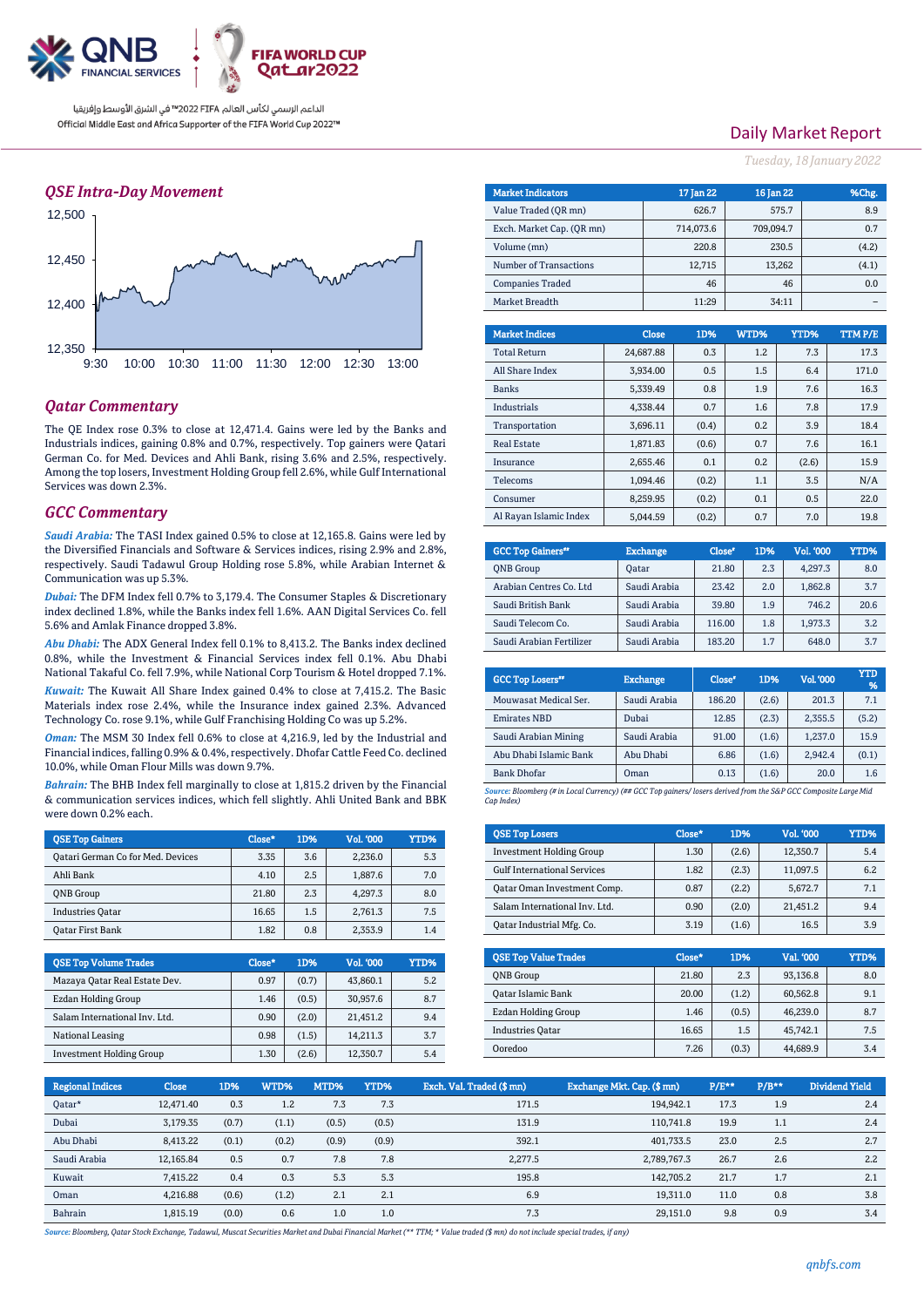

# Daily Market Report

#### *Tuesday, 18 January2022*

#### *Qatar Market Commentary*

- The QE Index rose 0.3% to close at 12,471.4. The Banks & Financial Services and Industrials indices led the gains. The index rose on the back of buying support from GCC, Arab and foreign shareholders despite selling pressure from Qatari shareholders.
- Qatari German Co. for Med. Devices and Ahli Bank were the top gainers, rising 3.6% and 2.5%, respectively. Among the top losers, Investment Holding Group fell 2.6%, while Gulf International Services was down 2.3%.
- Volume of shares traded on Monday fell by 4.2% to 220.8mn from 230.5mn on Sunday. However, as compared to the 30-day moving average of 122.4mn, volume for the day was 80.4% higher. Mazaya Qatar Real Estate Dev. and Ezdan Holding Group were the most active stocks, contributing 19.9% and 14.0% to the total volume, respectively.

| <b>Overall Activity</b>        | Buy %* | Sell %* | Net (QR)          |
|--------------------------------|--------|---------|-------------------|
| Qatari Individuals             | 34.80% | 53.24%  | (115, 551, 811.8) |
| <b>Oatari Institutions</b>     | 24.36% | 23.29%  | 6,686,889.3       |
| Oatari                         | 59.16% | 76.53%  | (108.864.922.5)   |
| <b>GCC</b> Individuals         | 0.50%  | 0.51%   | (90, 249.8)       |
| <b>GCC</b> Institutions        | 3.35%  | 1.15%   | 13,801,454.3      |
| GCC                            | 3.85%  | 1.66%   | 13,711,204.4      |
| Arab Individuals               | 10.27% | 9.86%   | 2,595,013.5       |
| Arab Institutions              | 0.00%  | 0.00%   |                   |
| Arab                           | 10.27% | 9.86%   | 2.595,013.5       |
| Foreigners Individuals         | 3.17%  | 3.68%   | (3, 153, 203.8)   |
| <b>Foreigners Institutions</b> | 23.55% | 8.28%   | 95,711,908.4      |
| <b>Foreigners</b>              | 26.72% | 11.96%  | 92,558,704.6      |

*Source: Qatar Stock Exchange (\*as a % of traded value)*

## *Earnings Releases, Global Economic Data and Earnings Calendar*

#### Earnings Releases

| Company                 | Market. | <b>Currency</b> | Revenue (mn)<br>402021 | % Change<br>YoY | <b>Operating Profit</b><br>$(mn)$ 402021 | % Change<br>YoY | <b>Net Profit</b><br>$(mn)$ 402021 | % Change YoY |
|-------------------------|---------|-----------------|------------------------|-----------------|------------------------------------------|-----------------|------------------------------------|--------------|
| Dhofar Cattle Feed Co.* | Oman    | <b>OMR</b>      | 33.8                   | $-1.2%$         |                                          | $\sim$          | (2.9)                              | N/A          |

*Source: Company data, DFM, ADX, MSM, TASI, BHB.* 

### Global Economic Data

| <b>Date</b> | <b>Market</b> | <b>Source</b>                       | <b>Indicator</b>                       | Period     | <b>Actual</b> | <b>Consensus</b>         | <b>Previous</b> |
|-------------|---------------|-------------------------------------|----------------------------------------|------------|---------------|--------------------------|-----------------|
| $01 - 17$   | <b>UK</b>     | Rightmove                           | Rightmove House Prices MoM             | Jan        | 0.30%         | $\overline{\phantom{0}}$ | $-0.70%$        |
| $01 - 17$   | <b>UK</b>     | Rightmove                           | Rightmove House Prices YoY             | Jan        | 7.60%         | $\overline{\phantom{0}}$ | 6.30%           |
| $01 - 17$   | Japan         | <b>Economic and Social Research</b> | Core Machine Orders MoM                | <b>Nov</b> | 3.40%         | 1.20%                    | 3.80%           |
| $01 - 17$   | Japan         | <b>Economic and Social Research</b> | Core Machine Orders YoY                | <b>Nov</b> | 11.60%        | 6.70%                    | 2.90%           |
| $01-17$     | Japan         | Ministry of Economy Trade and       | Tertiary Industry Index MoM            | <b>Nov</b> | 0.40%         | 1.00%                    | 1.90%           |
| $01 - 17$   | China         | The People's Bank of China          | 1-Yr Medium-Term Lending Facility Rate | $15$ -Jan  | 2.85%         | $\qquad \qquad -$        | 2.95%           |
| $01 - 17$   | China         | National Bureau of Statistics       | Property Investment YTD YoY            | Dec        | 4.40%         | 5.20%                    | 6.00%           |
| $01 - 17$   | China         | National Bureau of Statistics       | <b>Industrial Production YTD YoY</b>   | Dec        | 9.60%         | 9.70%                    | 10.10%          |
| $01 - 17$   | China         | National Bureau of Statistics       | <b>Industrial Production YoY</b>       | Dec        | 4.30%         | 3.70%                    | 3.80%           |
| $01 - 17$   | China         | National Bureau of Statistics       | Fixed Assets Ex Rural YTD YoY          | Dec        | 4.90%         | 4.80%                    | 5.20%           |
| $01 - 17$   | China         | National Bureau of Statistics       | <b>GDP YTD YoY</b>                     | 4Q         | 8.10%         | 8.00%                    | 9.80%           |
| $01 - 17$   | China         | National Bureau of Statistics       | GDP SA QoQ                             | 4Q         | 1.60%         | 1.20%                    | 0.20%           |
| $01 - 17$   | China         | National Bureau of Statistics       | <b>GDP YoY</b>                         | 4Q         | 4.00%         | 3.30%                    | 4.90%           |
| $01 - 17$   | China         | National Bureau of Statistics       | Retail Sales YTD YoY                   | Dec        | 12.50%        | 12.70%                   | 13.70%          |
| $01 - 17$   | China         | National Bureau of Statistics       | <b>Retail Sales YoY</b>                | Dec        | 1.70%         | 3.80%                    | 3.90%           |
| $01 - 17$   | China         | National Bureau of Statistics       | <b>Surveyed Jobless Rate</b>           | Dec        | 5.10%         | 5.00%                    | 5.00%           |

*Source: Bloomberg (s.a. = seasonally adjusted; n.s.a. = non-seasonally adjusted; w.d.a. = working day adjusted)*

### Earnings Calendar

| <b>Tickers</b> | <b>Company Name</b>                           | Date of reporting 4Q2021 results | No. of days remaining | <b>Status</b> |
|----------------|-----------------------------------------------|----------------------------------|-----------------------|---------------|
| QFLS           | Qatar Fuel Company                            | 18-Jan-22                        | $\Omega$              | Due           |
| CBQK           | The Commercial Bank                           | 19-Jan-22                        |                       | Due           |
| QIIK           | <b>Qatar International Islamic Bank</b>       | 24-Jan-22                        | b                     | Due           |
| GWCS           | <b>Gulf Warehousing Company</b>               | 25-Jan-22                        |                       | Due           |
| <b>NLCS</b>    | Alijarah Holding                              | 27-Jan-22                        | 9                     | Due           |
| <b>MARK</b>    | Masraf Al Rayan                               | 30-Jan-22                        | 12                    | Due           |
| QIGD           | <b>Qatari Investors Group</b>                 | 1-Feb-22                         | 14                    | Due           |
| <b>OIMD</b>    | <b>Qatar Industrial Manufacturing Company</b> | 6-Feb-22                         | 19                    | Due           |

*Source: QSE*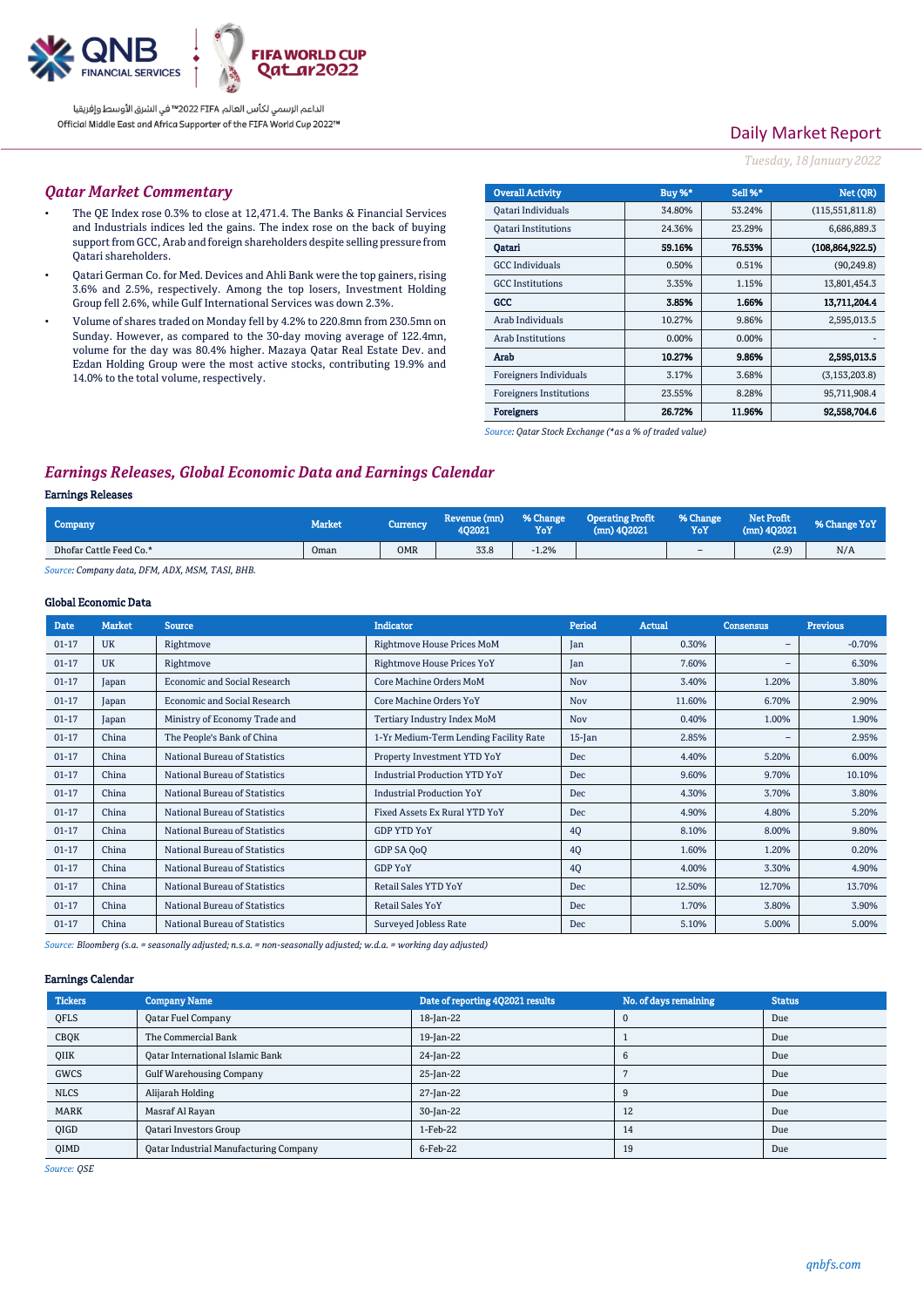

## *Qatar*

- Sinopec receives first LNG shipment from Qatar Energy- China's Sinopec Corp received its first cargo of liquefied natural gas (LNG) under a new term supply deal signed last year with Qatar Energy (Formerly Qatar Petroleum), local state media reported on Tuesday. The tanker Al Sahla, carrying 94,000 tonnes of Qatari gas, was discharged into Sinopec's Tianjin terminal earlier this week, state-run Tianjin Daily reported. This is part of a deal signed with Qatar Energy in March for an annual supply of 2 million tonnes for 10 years, with supply starting this month. (Reuters)
- QEO: Qatar to regain its top slot in LNG exports by 2026 Qatar is all slated to regain its position as the preeminent and largest exporter of liquefied natural gas (LNG) by 2026 with the North Field (NFE) output coming on stream, according to the latest Qatar Economic Outlook (QEO). Qatar's LNG exports competed with Australia's for the first place in 2020, although it ranked second, QEO said. According to the annual World LNG Report 2021 issued by the International Gas Union (IGU), Qatar ranked second in LNG exports in 2020, with 105bn cubic meters LNG or 77.1mn metric tons LNG equivalent, or 21.65% of the total global exports of about 356.1mn metric tons LNG. "It is expected that Qatar will gain a position as the pre-eminent and largest exporter by 2026, when the production of the North Gas Field project begins to gradually raise annual exports of LNG from the current 77mn metric tons to 110mn metric tons, then attaining 126mn metric tons by the end of 2027," the QEO said. It is estimated that the cost of constructing production trains in the NFE is about \$28.75bn. Aiming to cover part of the project's costs by self-financing, QatarEnergy issued multi-tranche bonds amounting to \$12.5bn, as per the US RegS/144A bond offering for sales to investors outside the US in offshore transactions, comprising 5, 10 and 20-year conventional tranches, and a dual-listed 30-year Formosa tranche. Moreover, QatarEnergy held a virtual roadshow at the end of June 2021 and met with over 130 global investors, including insurers, asset managers, pension funds, and bank treasuries, which resulted in a high quality order book above \$40bn. "This is considered as the largest US dollar fixed rate oil and gas offering, the largest corporate issuance in the Middle East and North Africa region, and the largest corporate Formosa tranche raised globally," the QEO said. Last year, QatarEnergy awarded an EPC or engineering, procurement, and construction contract, pertaining to the North Field Expansion project, to the Spanish company, Tecnicas Reunidas. Under the terms of the contract, Tecnicas Reunidas will be responsible for the expansion of existing storage and loading facilities for liquid products, including propane, condensate and butane. It will also expand its mono-ethylene glycol processing unit within Ras Laffan Industrial City (North). The purpose of these facilities is to handle liquid products from the six new production trains, four in North Field East (NFE) with a capacity of 32mn tons, and two in North Field South (NFS) with a capacity of 16mn tons. The production is scheduled to start up before the end of 2025 from NFE, while the production from NFS will start at the end of 2027. (Gulf-Times.com)
	- Qatar's construction sector bounces back in 2021 Despite facing several headwinds due to coronavirus pandemic outbreak, Qatar's construction sector has staged a strong bounce back in 2021. The building permits issuances have risen sharply during the last quarter of 2021, demonstrating solid recovery in the construction sector. As many as 9,500 building permits were issued during last year. Building permits data assumes significance for measuring the eco-nomic expansion in an economy. The number of building permits issuance in the country is one of the important indicators of economic activity as it signals expansion or contraction in the construction sector. Industry watchers keep a close tab on the trend in building permits as any increase in the issuance points to recovery in the construction sector. The number of building permits issuance increased by around 15 percent in the fourth quarter compared to the third quarter. During the fourth quarter of last year, which includes October, November and December, 2,159 building permits were issued compared to 1,894 building permits issued in the third quarter, according to the data released by the Planning and Statistics Authority (PSA). (Peninsula Qatar)

# Daily Market Report

*Tuesday, 18 January2022*

- QNCD board of directors to meet on January 31 Qatar National Cement Co. (QNCD) has announced that its board of directors will be holding a meeting on January 31, 2022 to discuss the audited financial statement for the year ended December 31, 2021 and other agenda. (QSE)
- QGTS opens nominations for its board membership 2022 Qatar Gas Transport Company Ltd. (QGTS) announced the opening of nominees for the board memberships, years from 2022 to 2024. Applications will be accepted starting from January 18, 2022 till 12:00 PM of February 02, 2022. (QSE)
- Qatar Investment Authority invests in crypto payments company Checkout.com – Checkout.com has raised \$1 billion in its Series D funding round at a valuation of \$40 billion. Qatar Investment Authority, Altimeter, Dragoneer, Franklin Templeton, GIC, Insight Partners, Tiger Global, the Oxford Endowment Fund, where some of the investors, in addition to another large west coast mutual fund management firm. Several of the company's other existing investors also participated in this round. Checkout.com offers a full-stack online platform that simplifies payments processes for large global enterprise merchants. This supports its mission to enable businesses and their communities to thrive in the evolving digital economy. Given the company has been profitable for several years, the Series D capital will drive three key initiatives: its ambitious growth plans for the US market; the continued evolution of its proprietary technology platform and solutions; and its goal to remain on the cutting edge of Web3. (Bloomberg)
- Euler Hermes: Qatar growth to gain momentum; country to remain large net external creditor – Qatar will remain a large net external creditor, thanks to the huge foreign-asset position in its sovereign wealth fund, trade credit insurance firm Euler Hermes said in its latest economic update.Euler Hermes sees strengthening growth and falling inflation in Qatar this year and noted recovery is forecast to gain momentum in 2022, thanks to continued higher gas prices and a high Covid-19 vaccination rate that should allow for a further reduction of lockdown measures and support consumer spending. The FIFA World Cup Qatar 2022 later this year should also support economic growth through increased tourism revenues. "Our tentative growth forecasts are around 4% in 2022 and 2.5% in 2023. However, potential renewed restrictions, for example due to the outbreak of new Covid-19 variants, or sustained supply-chain disruptions in the industrial sector pose downside risks to our forecasts," Euler Hermes said. Fiscal reserves are solid and Qatar's fiscal breakeven point ranged between \$35 and \$55 a barrel of crude oil over the past decade. Hence the government has recorded large annual fiscal surpluses in most years, except for 2016-2017 when oil and gas prices had been persistently low for some time. Even in 2020, a small surplus of 1.3% of GDP was achieved. "We estimate the surplus to have widened to around 3% in 2021, thanks to higher gas prices, and project continued robust surpluses in 2022-2023. Meanwhile, public debt rose from 25% of GDP in 2014 to 72% in 2020, in part due to declining nominal GDP. "Even though we expect the ratio to decline gradually over 2021-2023 in the wake of the economic recovery, it will remain elevated. Overall, however, Qatar will remain a large net external creditor, thanks to the huge foreign-asset position in the Qatar Investment Authority (QIA, a sovereign wealth fund currently estimated at approximately \$350bn)." According to Euler Hermes, Qatar's external liquidity will "remain unproblematic". Qatar has recorded large, sometimes huge annual current account surpluses for more than two decades, with the exceptions of 2016 and 2020 when global oil and gas prices were particularly low. These surpluses have contributed to the build-up of the QIA. (Gulf-Times.com)
- Euler Hermes: Qatar exchange rate stability to be maintained Euler Hermes expects Qatar's exchange rate stability to be maintained and price stability regained in 2022-2023. The Qatari riyal is pegged at 3.64 to the dollar. "We expect the peg to hold as the Qatar Central Bank has large foreign exchange (FX) reserves to support the currency," Euler Hermes said and noted the currency peg has ensured relative price stability since 2010. In 2021, however, headline consumer price inflation rose to over 6% year-on-year at the end of the year owing to base effects (deflation a year earlier), higher energy prices and global supply-chain disruptions. "We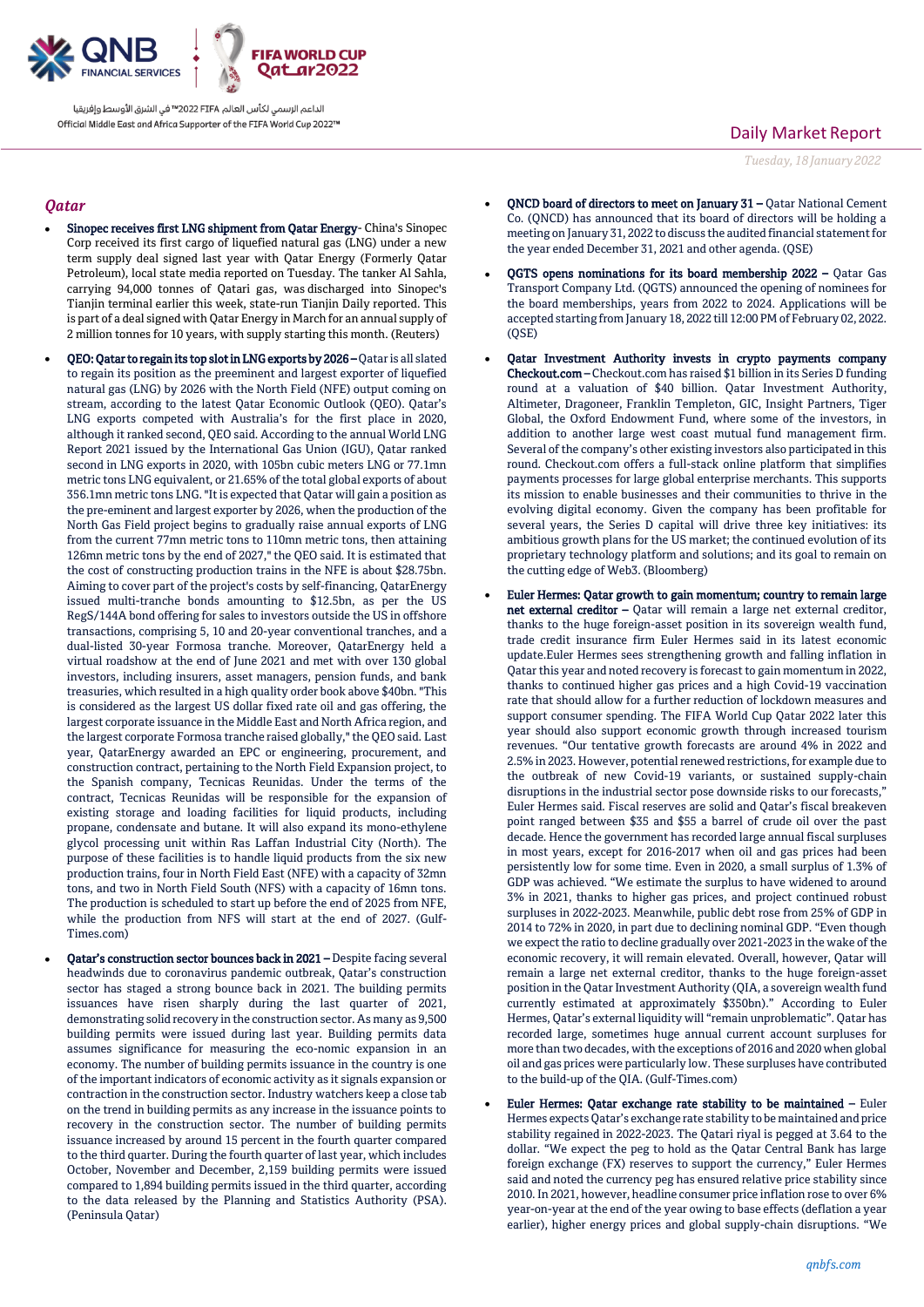

expect these effects to be transitory and inflation to gradually fall back to around 2% at the end of 2022," Euler Hermes said. (Gulf-Times.com)

- Oil Tender: Qatar Offers 75K Tons Naphtha for February 10-15 Loading Qatar Petroleum for the Sale of Petroleum Products offered ~25k tons of light naphtha for co-loading with 50k tons of full-range naphtha from Ras Laffan, according to tender documents seen by Bloomberg. Cargoes will load February 10-15. Bids are due by 1pm local time on January 17 and valid until 5pm the next day.
- Telegraph: Glaxo seeks Qatar, Singapore wealth funds as Investors GlaxoSmithKline is targeting cornerstone investment from the sovereign wealth funds of Qatar and Singapore in the flotation of its consumer business, according to The Telegraph without citing the source of the information. Report adds that plan is to to open discussions with the funds after the Glaxo capital markets day in February. (Bloomberg)
- Qatar Chamber, German delegation review opportunities in cybersecurity, tourism – Officials of Qatar Chamber and the German Near and Middle East Association (NUMOV) held a meeting on Monday at the chamber's headquarters in Doha to discuss investment opportunities for the State and Germany. Qatar Chamber first vice chairman Mohamed bin Towar al-Kuwari met with the delegation of NUMOV led by the CEO of KSG Security & Defense Agency, Dr Frank Duchardt. In a statement, Qatar Chamber noted that the meeting revolved around co-operation relations between both sides in various sectors, such as cybersecurity, travel, and tourism, among others. (Gulf-Times.com)
- Qatar Chamber joins Joint Arab-Foreign Chambers annual coordinating meeting – Qatar Chamber chairman Sheikh Khalifa bin Jassim Al-Thani participated in the annual coordinating meeting of the Joint Arab-Foreign Chambers, which was held on Monday at the League of Arab States headquarters in Cairo. Sheikh Khalifa also attended the meeting in his capacity as vice president of the Arab-British Chamber of Commerce (ABCC) and vice president of the Arab French Chamber of Commerce. (Gulf-Times.com)
- Shura committee discusses issue of Qatari job seekers The Economic and the Financial Affairs Committee of the Shura Council held yesterday a meeting under the chairmanship of HE Chairman of the Committee Mohamed bin Yousef al-Mana. During the meeting, the committee discussed the issue of Qataris looking for work, determining the specializations the country needs in accordance with the requirements of the labor market and the file of human resources development in general. Also, the committee touched on the importance of the role of the private sector in supporting national efforts in development and the role of partnership between the public and private sectors in absorbing job seekers and localizing jobs in the private sector. After extensive discussions, the committee decided to complete its discussions of the matter at its next meeting. (Gulf-Times.com)

#### *International*

 US FAA clears 45% of commercial plane fleet after 5G deployed – The US Federal Aviation Administration (FAA) said Sunday it had cleared an estimated 45% of the US commercial airplane fleet to perform lowvisibility landings at many airports where 5G C-band will be deployed starting Wednesday. The FAA has warned that potential interference could affect sensitive airplane instruments such as altimeters and make an impact on low-visibility operations. US passenger and cargo airlines have been sounding the alarm to senior government officials that the issue is far from resolved and could severely impact flights and the supply chain. "Even with the approvals granted by the FAA today, U.S. airlines will not be able to operate the vast majority of passenger and cargo flights due to the FAA's 5G-related flight restrictions unless action is taken prior to the planned Jan. 19 rollout," said Airlines for America, a trade group representing American Airlines (AAL.O), Delta Air Lines (DAL.N), Fedex (FDX.N) and other carriers. The FAA approved two radio altimeter models used in many Boeing and Airbus planes, including some Boeing 737, 747, 757, 767, MD-10/-11 and Airbus A310, A319, A320, A321, A330 and A350 models. The announcement came just days before AT&T (T.N) and Verizon (VZ.N) launch new 5G service on Wednesday. The FAA said it expects to issue more approvals in the coming days. The FAA said the

# Daily Market Report

*Tuesday, 18 January2022*

aircraft and altimeter approvals open "runways at as many as 48 of the 88 airports most directly affected by 5G C-band interference." But the agency warned that "even with these new approvals, flights at some airports may still be affected." (Reuters)

- Major US airline CEOs warn 5G could ground some planes, wreak havoc The chief executives of major U.S. passenger and cargo carriers on Monday warned of an impending "catastrophic" aviation crisis in less than 36 hours, when AT&T (T.N) and Verizon (VZ.N) are set to deploy new 5G service. The airlines warned the new C-Band 5G service set to begin on Wednesday could render a significant number of widebody aircraft unusable, "could potentially strand tens of thousands of Americans overseas" and cause "chaos" for US flights. "Unless our major hubs are cleared to fly, the vast majority of the traveling and shipping public will essentially be grounded," wrote the chief executives of American Airlines (AAL.O), Delta Air Lines (DAL.N), United Airlines , Southwest Airlines (LUV.N) and others in a letter first reported by Reuters. The Federal Aviation Administration (FAA) has warned that potential interference could affect sensitive airplane instruments such as altimeters and significantly hamper low-visibility operations. "This means that on a day like yesterday, more than 1,100 flights and 100,000 passengers would be subjected to cancellations, diversions or delays," the letter cautioned. Airlines late on Monday were considering whether to begin canceling some international flights that are scheduled to arrive in the US on Wednesday. (Reuters)
- YouGov/Cebr: UK consumer confidence edged lower in December British consumer confidence edged lower in December, taking only a modest hit from the rapid spread of the Omicron variant of coronavirus, a monthly survey showed. The YouGov/Cebr consumer confidence index fell by 0.5 points to 110.0 in December, and is well above its level of a year earlier when the economy had recovered much less of the output lost at the onset of the pandemic. However, much of the current robustness in the index reflects the strongest expectations for rising house prices since May 2017, and a narrower measure of expectations for household finances is below its level in December 2020. "Both the backward- and forwardlooking business activity and job security metrics fell and, crucially, the household finance measures are notably below where they were this time last year," YouGov's head of reputation research, Darren Yaxley, said. The data is in line with many economists' expectations that Omicron will have a fairly mild economic impact on Britain - despite a record number of cases at the turn of the year - and that fast-rising inflation is a bigger problem for households. Britain is suffering a rapid rise in the cost of living, driven by higher energy prices which are likely to lead to a 50% increase in utility bills when the cap on regulated energy prices is increased in April. Britain's longest-running survey of consumer confidence, from GfK, also showed only a modest fall in sentiment when it was conducted in the first two weeks of December. The YouGov polling of 6,000 individuals was done over the whole month. (Reuters)
- Eurozone eyes slower debt reduction rule, ways to boost compliance European Union countries broadly agree they need to change EU laws to allow slower debt reduction, move away from complex calculated indicators and come up with an EU fiscal framework that is actually respected, senior euro zone officials said. The EU's fiscal rules, called the Stability and Growth Pact, are to stop governments borrowing too much to safeguard the value of the euro. But the rules have often been disregarded, leading in part to the 2010 sovereign debt crisis, with little attempt made to enforce them by applying financial penalties. The rules are now under review because the COVID-19 pandemic boosted EU public debt so much that existing laws can no longer apply, while fighting climate change requires enormous investment over decades that many argue should be reflected in EU laws. "Some areas of broad agreement seem to be emerging concerning the more gradual adjustment path of debt reduction and specifically the so-called 1/20th rule," European Commission Vice President Valdis Dombrovskis told reporters. The current rule is that governments must cut public debt every year by 1/20th of the excess above 60% of GDP. With many countries running debts well above 100% of GDP, such a rule is seen as unrealistic by finance ministers. "We need credible debt reduction pathways. But they also need to be realistic and allow for green and digital transition," Dombrovskis said on entering a meeting of euro zone finance ministers who will discuss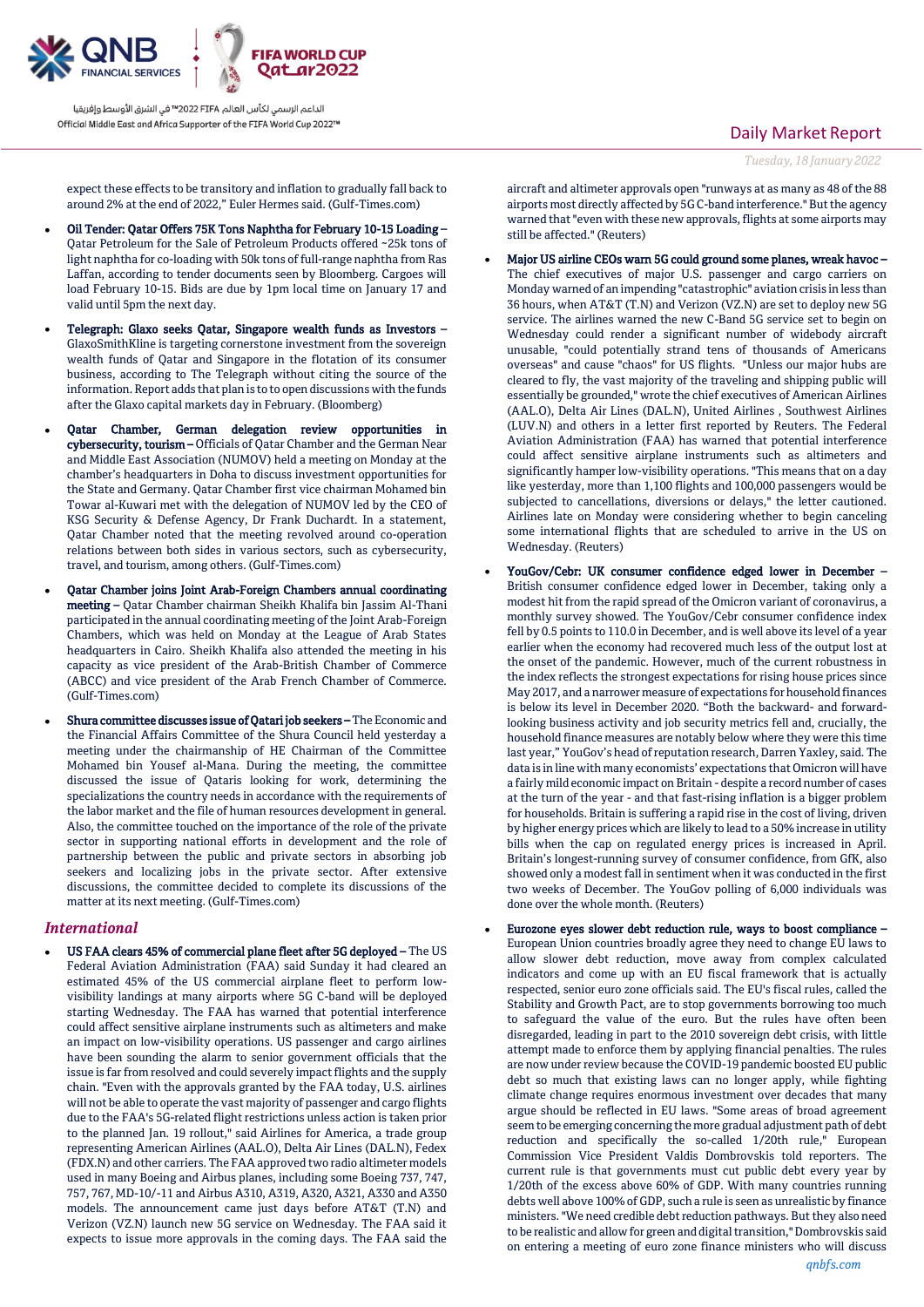

changes to the rules. But a slower pace still meant that debt would have to fall, Germany's finance Minster Christian Lindner said. (Reuters)

- Lindner: Germany expects "real debate" about fiscal rules to start in June – Germany wants to respect jointly agreed fiscal rules as this helps to control inflation, its new Finance Minister Christian Lindner said on Monday, adding he expected the "real debate" about the European Union's fiscal rules to start in June. Speaking to reporters in Brussels before his first Eurogroup meeting with counterparts from other Eurozone member states, Lindner said that the fiscal rules of the EU's Stability and Growth Pact had proven their flexibility during the crisis. "But now it's the time to build up fiscal buffers again, we need resilience not only in the private sector, but also in the public sector," Lindner said. "That's why I'm very much in favor of reducing sovereign debt." Fighting inflation is the objective of central banks, but governments can also do their part in sticking to fiscal rules, Lindner said, adding that there were already a lot of exemptions included in the EU's Stability and Growth Pact. Germany is open to listening to any suggestions on how the EU's fiscal rules can be improved, but Berlin expects the real debate about the Stability and Growth Pact to start in June when the European Commission's propsals are expected, Lindner said. Germany wants work closely with France, which is holding the EU presidency in the first halve of this year, and also use its own G7 presidency this year to improve resilience also in the banking sector, Lindner said. Berlin is willing to complete the EU's banking union which includes tackling the problem of the statesovereign-nexus, he said, referring to the high concentration of bonds of a single sovereign in the balance sheets of banks in the same country. "This year 2022, we will have a comprehensive approach to all these issues: Stability and Growth Pact, banking union and fiscal-monetary stability as a whole," Lindner said. (Reuters)
- Japan finance minister vows stable JGB issuance via dialogue with markets – Japan will issue government bonds (JGBs) worth 215 trillion yen (\$1.89 trillion) in the next fiscal year in a stable manner through dialogue with markets, its finance minister said on Monday, after stimulus to offset the impact of COVID-19 saw bonds worth 224 trillion yen issued this year. With its population rapidly ageing, Japan's public finances are facing structural problems over imbalances between benefits and burdens in the social security system, Finance Minister Shunichi Suzuki said in his fiscal policy speech, while vowing to bring in a primary budget surplus by the fiscal year 2025. Japan has set a goal of achieving a primary budget surplus, excluding new bond sales and debt servicing costs, by 2025, as a step towards curbing the industrial world's heaviest debt that is more than twice the size of its \$5 trillion economy. Fiscal reform is an urgent task, but Prime Minister Fumio Kishida, known as fiscal hawk, has prioritized a recovery from the health crisis in the near-term over longterm fiscal reform since he took office in October. "As overall JGB issuance including rollover debt remains at a high level, we will try to issue JGBs stably based in close dialogue with the market," Suzuki told a lower house plenary at the beginning of parliament's regular sessions. (Reuters)
- China tops forecasts with 8.1% growth in 2021 but headwinds loom China's economy rebounded in 2021 with its best growth in a decade, helped by robust exports, but there are signs that momentum is slowing on weakening consumption and a property downturn, pointing to the need for more policy support. Growth in the fourth quarter hit a one-anda-half-year low, government data showed on Monday shortly after the central bank moved to prop up the economy with a cut to a key lending rate for the first time since early 2020. The world's second-largest economy is struggling with a rapidly cooling property sector, as well as sporadic small-scale COVID-19 outbreaks that could deal a blow to its factories and supply chains. Several Chinese cities went on high alert ahead of the Lunar New Year holiday travel season, as the Omicron variant reached more areas including the capital Beijing. The economy grew 8.1% last year - its best expansion since 2011 - and faster than a forecast 8.0%. The pace was well above a government target of "above 6%" and 2020's revised growth of 2.2%. The economy recorded its weakest growth in 44 years in 2020 but staged a faster recovery than other major economies. (Reuters)

# Daily Market Report

*Tuesday, 18 January2022*

- GCC economies to grow faster in 2022 as energy prices recover Despite relatively tight fiscal policy and some external headwinds, GCC economies are expected to grow at a faster pace in 2022 as energy prices recover. Dubai-based Emirates NBD said the region's economies are set to grow 5.1% following 2.3% growth in 2021. GDP contracted 4.9% in 2020 when the COVID-19 coronavirus pandemic began. "The recovery in the GCC economies gained momentum in the second half of 2021 as travel restrictions eased, tourism rebounded and domestic demand strengthened," the lender's chief economist Khatija Haque said in the report. (Zawya)
- Saudi Minister: OPEC+ sets example for other producers to follow OPEC+ has done a lot to bring about energy-market stability and other oil producers should follow suit, Saudi Arabian Energy Minister Prince Abdulaziz bin Salman said at a renewable-energy event in Dubai. "There's nothing more profound, more important for energy security than having a stable market. Those who are not copying us as OPEC+ need to copy us". (Bloomberg)
- Saudi's ACWA Power appoints chairman, vice chairman for board's new term – Saudi Arabia's ACWA Power has appointed the chairman and vice chairman for the new term, which kicked off on January 5, 2022. For the next three years, Mohammad Abdullah Abunayyan will serve as chairman of the board of directors, the kingdom's utility developer told the Tadawul on Monday. The firm, which is 44% owned by Saudi Arabia's PIF, also said that executive member Suntharesan Padmanathan will serve as vice chairman of the board. The company develops, invests and operates power generation and desalinated water plants worldwide. (Zawya)
- Al Rajhi Bank closes offering of \$1.7bn Tier 1 sukuk bonds Al Rajhi Bank has completed the issuance of SR6.5bn (\$1.7bn) perpetual Tier 1 sukuk bonds denominated in Saudi Riyals through a private placement in the Kingdom. The settlement of the offering will take place on January 23, 2022, the bank said in a bourse filing. A fixed return of 3.5% per annum is to be paid to eligible parties until the reset date – five years from the settlement date. The sukuk may be redeemed by the bank in some cases as outlined in the offering circular, Al Rajhi Bank noted. The offer, which started on January 3, is aimed at supporting the bank's capital base as well as meeting financial and strategic needs. (Zawya)
- Saudi SPIMACO to produce Swiss-firm's medical treatment amid \$64mn deal – Saudi Pharmaceutical Industries and Medical Appliances Corp., or SPIMACO, has sealed a deal with Swiss-based Vifor Pharma to localize the production of an iron replacement injection, called Ferinject. The value of the agreement is SR240mn (\$64mn) and will be valid for eight years, the homegrown drug maker said in a bourse statement. SPIMACO expects to post annual revenue of SR30mn on average from the deal. The positive financial impact is expected to roll out on the company's financial statements starting from 2023, according to the statement. (Zawya)
- Jaber: UAE's Masdar ambitions 100GW of renewable energy capacity The UAE' renewable energy company Masdar has the ambition to increase to 100GW the capacity of projects it is developing globally, UAE Industry Minister Sultan al-Jaber said on Monday in Dubai. Abu Dhabibased Masdar has invested in wind and solar projects in 40 countries around the globe, said al-Jaber, who is also the ADNOC's CEO. "Our ambition is to accelerate this development globally to reach 100GW and ultimately double that again to 200GW," he said without specifying a timeframe for the capacity increase. The Abu Dhabi government last month announced plans to increase Masdar's capacity to more than 50GW by 2030. The minister was attending the opening of the Abu Dhabi Sustainability Week Summit at the Expo 2020 site in Dubai. (Reuters)
- UAE's Tabreed to acquire district cooling plant in Oman for \$18mn Dubai-listed district cooling firm Tabreed's Omani subsidiary has signed a deal with Al Mouj Muscat SAOC to acquire the district cooling plants and associated assets serving the Al Mouj Mixed Use Development in Muscat for \$17.8mn. The company also signed a long-term concession agreement between Al Mouj Muscat SAOC and Tabreed Al Mouj SPC, a wholly owned subsidiary of Tabreed Oman SAOC, which in turn is 60.54% owned by Tabreed, the district cooling firm said in a bourse filing on DFM on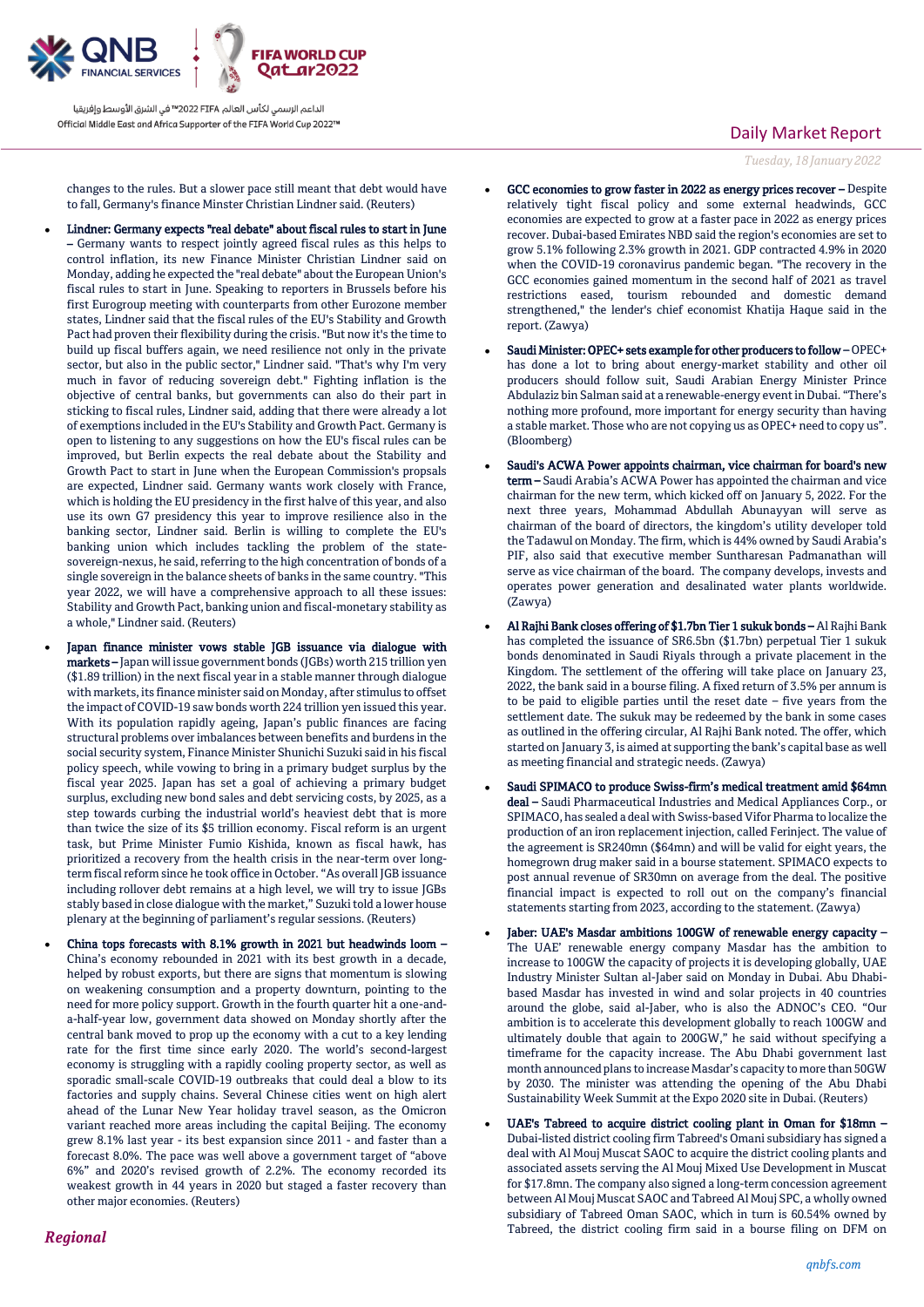

Daily Market Report

*Tuesday, 18 January2022*

Monday. The biggest shareholders in Tabreed are Abu Dhabi state fund Mubadala Investment Company and France's Engie SA. (Zaway)

- Minister: UAE aims to capture 25% of hydrogen market share UAE Energy Minister Suhail al-Mazrouei said on Monday that the Gulf country is aiming to capture around a quarter of the global hydrogen market with hydrogen produced both by electrolysis and from natural gas. Mazrouei added that as part of the country's hydrogen roadmap, it is currently implementing seven projects and looks forward to export hydrogen. He said "There has been already discussion with many countries who we supply with hydrocarbons today, and they are keen to get hydrogen." The minister was attending a session at Abu Dhabi Sustainability Week Summit at the Expo 2020 site in Dubai. (Zawya)
- UAE's ADNOC activates business continuity plans after refinery incident – UAE oil firm ADNOC said on Twitter it had activated business continuity plans to ensure reliable, uninterrupted supply of products to its local and international customers after an incident at its Mussafah fuel depot in Abu Dhabi. (Reuters)
- Arada enters Dubai property market with AED240mn land purchase at Palm Jumeirah – Arada, a Sharjah-based development company, has purchased the last remaining beachfront land plot on the Crescent of the world-famous, award-winning Palm Jumeirah, marking the fast-growing developer's first project outside Sharjah and its entry into the Dubai property market. Valued at AED240mn, the plot has been bought from Nakheel, the master developer behind Palm Jumeirah. Located on The Palm's East Crescent, the 20,500 sqmt plot is located with views of the Buri Khalifa and Burj Al Arab to the east and the rest of the Palm and Dubai Marina to the south and west. The site is also close to the Waldorf Astoria Dubai Palm Jumeirah and the Sofitel Dubai The Palm. (Zawya)
- Abu Dhabi solar firm Sweihan raises \$701mn via green bonds Abu Dhabi-based solar energy firm Sweihan PV Power Co (SPPC) has sold green senior secured bonds worth \$700.8mn at a coupon rate of 3.625%. SPPC, a UAE-based limited-purpose entity that owns, operates, and maintains the Noor photovoltaic (PV) power plant in Abu Dhabi, had planned to sell \$728mn of the bonds due in 2049. The bonds will refinance existing debt facilities of SPPC and TAQA, which owns 60% of SPPC. The bonds were 1.8 times oversubscribed with local, regional and international investors placing total orders of \$1.26bn, SPPC said in a statement. (Zawya)
- Oman teams up with BP in renewable energy development Oman has signed a strategic framework agreement with Britain's BP PLC aimed at collecting data about renewable energy in Oman, the energy ministry of the Middle Eastern country tweeted on Monday. The deal also calls for developing renewable energy and green hydrogen projects in the sultanate by 2030, the ministry said. (Reuters)
- Oman bourse seeks 'emerging market' status Oman's stock exchange is seeking to upgrade its status from 'frontier market' to 'emerging market', the state news agency reported on Monday, citing the bourse chairman. The chairman said a number of state-owned companies were planning to list on the stock market this year in a move aimed at supporting liquidity levels and making investments more attractive, according to the news agency. (Zawya)
- Oman sells OMR158mn 28-day bills; bid-cover 1.01 Oman sold OMR158mn (\$410.38mn) of bills due February 16 on January 17. Investors offered to buy 1.01 times the amount of securities sold. The bills were sold at a price of 99.951, have a yield of 0.643% and will settle on January 19. (Bloomberg)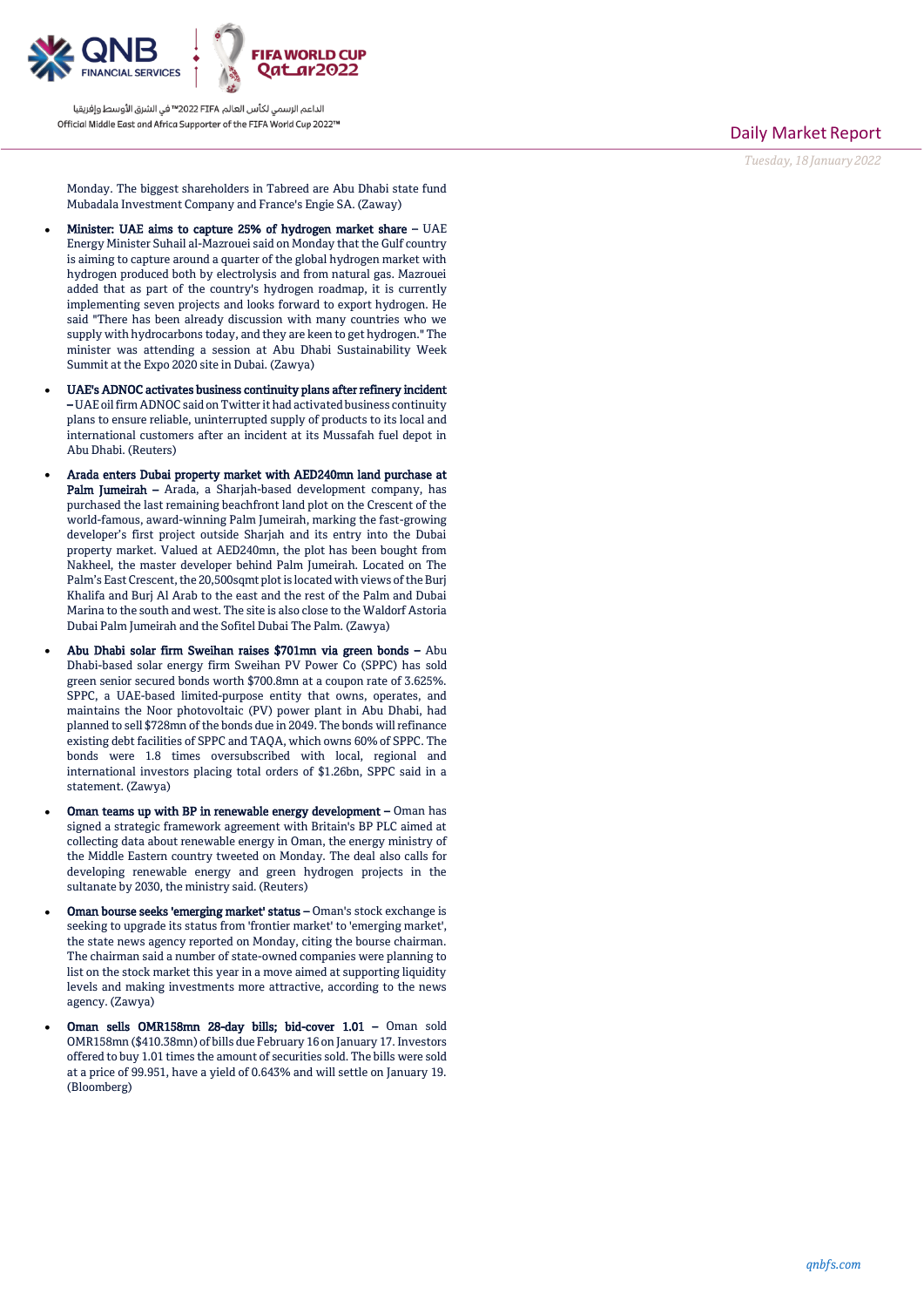

# Daily Market Report

*Tuesday, 18 January2022*

## *Rebased Performance*



## *Daily Index Performance*



| <b>Asset/Currency Performance</b>    | Close (\$) | 1D%   | WTD%  | YTD%  |
|--------------------------------------|------------|-------|-------|-------|
| Gold/Ounce                           | 1,819.23   | 0.1   | 0.1   | (0.5) |
| Silver/Ounce                         | 23.02      | 0.2   | 0.2   | (1.2) |
| Crude Oil (Brent)/Barrel (FM Future) | 86.48      | 0.5   | 0.5   | 11.2  |
| Crude Oil (WTI)/Barrel (FM Future)   | 83.82      | 0.0   | 0.0   | 11.4  |
| Natural Gas (Henry Hub)/MMBtu        | 4.36       | 0.0   | 0.0   | 19.1  |
| LPG Propane (Arab Gulf)/Ton          | 116.13     | 0.0   | 0.0   | 3.5   |
| LPG Butane (Arab Gulf)/Ton           | 152.38     | 0.0   | 0.0   | 9.4   |
| Euro                                 | 1.14       | (0.0) | (0.0) | 0.3   |
| Yen                                  | 114.63     | 0.4   | 0.4   | (0.4) |
| GBP                                  | 1.36       | (0.2) | (0.2) | 0.8   |
| <b>CHF</b>                           | 1.09       | (0.0) | (0.0) | (0.2) |
| AUD                                  | 0.72       | 0.1   | 0.1   | (0.6) |
| <b>USD Index</b>                     | 95.26      | 0.1   | 0.1   | (0.4) |
| <b>RUB</b>                           | 76.10      | (0.2) | (0.2) | 1.9   |
| <b>BRL</b>                           | 0.18       | 0.3   | 0.3   | 1.0   |

### *Source: Bloomberg*

| <b>Global Indices Performance</b> | <b>Close</b> | 1D%*  | WTD%* | YTD%* |
|-----------------------------------|--------------|-------|-------|-------|
| <b>MSCI World Index</b>           | 3,176.19     | 0.1   | 0.1   | (1.7) |
| DJ Industrial <sup>#</sup>        | 35,911.81    | 0.0   | 0.0   | (1.2) |
| S&P 500#                          | 4,662.85     | 0.0   | 0.0   | (2.2) |
| NASDAQ 100 <sup>#</sup>           | 14,893.75    | 0.0   | 0.0   | (4.8) |
| STOXX 600                         | 484.51       | 0.8   | 0.8   | (0.4) |
| <b>DAX</b>                        | 15,933.72    | 0.4   | 0.4   | 1.2   |
| <b>FTSE 100</b>                   | 7,611.23     | 0.9   | 0.9   | 4.0   |
| CAC <sub>40</sub>                 | 7,201.64     | 0.9   | 0.9   | 0.9   |
| Nikkei                            | 28,333.52    | 0.3   | 0.3   | (1.1) |
| <b>MSCI EM</b>                    | 1,254.40     | (0.2) | (0.2) | 1.8   |
| <b>SHANGHAI SE Composite</b>      | 3,541.67     | 0.6   | 0.6   | (2.6) |
| <b>HANG SENG</b>                  | 24,218.03    | (0.8) | (0.8) | 3.6   |
| <b>BSE SENSEX</b>                 | 61,308.91    | (0.1) | (0.1) | 5.6   |
| Bovespa                           | 106,373.90   | 0.1   | 0.1   | 2.3   |
| <b>RTS</b>                        | 1,474.99     | (0.7) | (0.7) | (7.6) |

*Source: Bloomberg (\*\$ adjusted returns,*  #*Market was closed on January 17, 2022)*